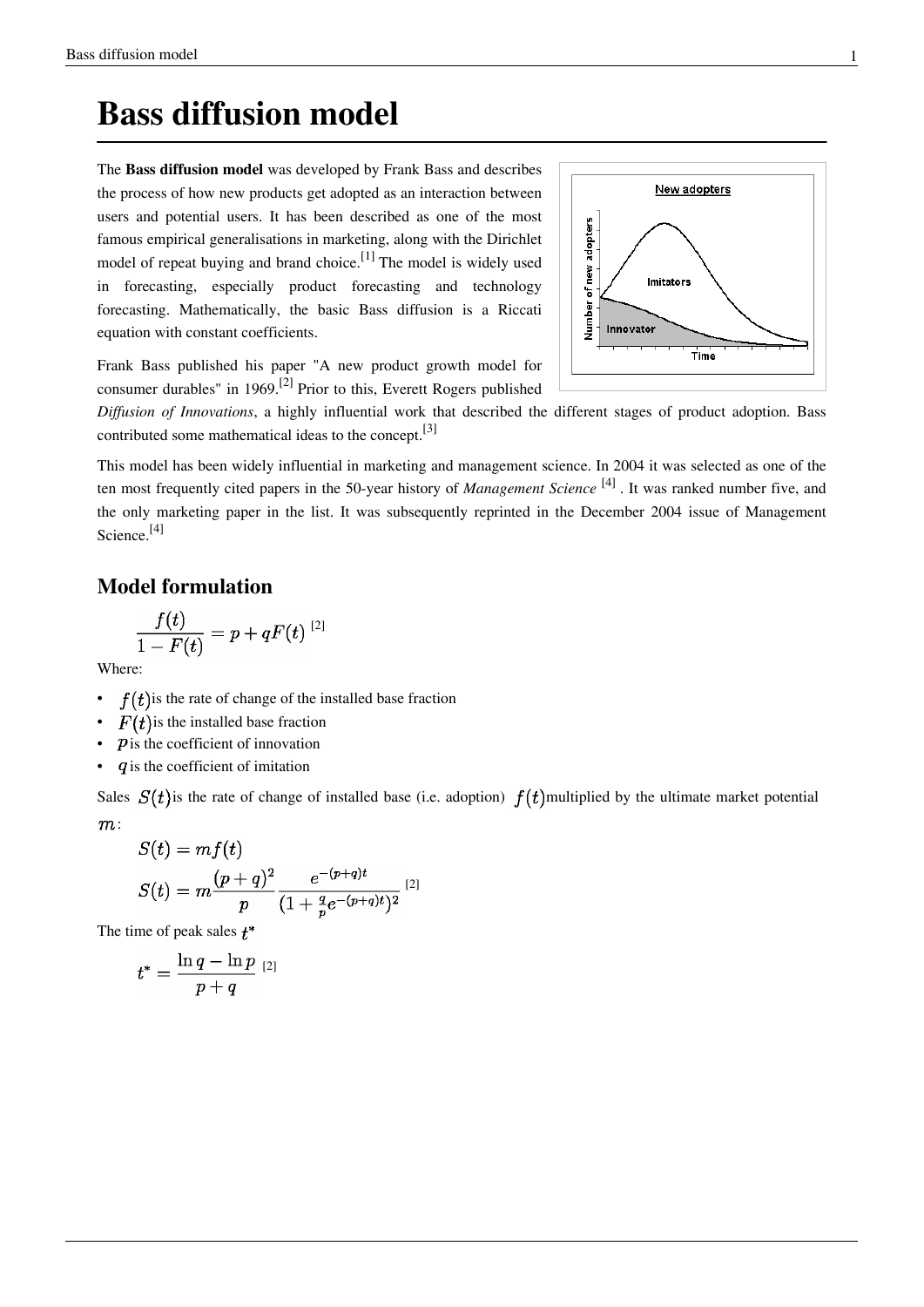#### **Explanation**

The coefficient *p* is called the coefficient of innovation, external influence or advertising effect. The coefficient q is called the coefficient of imitation, internal influence or word-of-mouth effect.

Typical values of  $p$  and  $q$  when time  $t$  is measured in years:<sup>[5]</sup>

- The average value of *p* has been found to be 0.03, and is often less than 0.01
- The average value of *q* has been found to be 0.38, with a typical range between 0.3 and 0.5



## **Extensions to the model**

#### **Generalised Bass model (with pricing)**

Bass found that his model fit the data for almost all product introductions, despite a wide range of managerial decision variable, e.g. pricing and advertising. This means that decision variable can shift the Bass curve in time, but that the shape of the curve is always similar.

Although many extensions of the model have been proposed, only one of these reduces to the Bass model under ordinary circumstances.[4] . This model was developed in 1994 by Frank Bass, Trichy Krishnan and Dipak Jain:

$$
\frac{f(t)}{1-F(t)}=(p+qF(t))x(t)
$$

where  $x(t)$  is a function of percentage change in price and other variables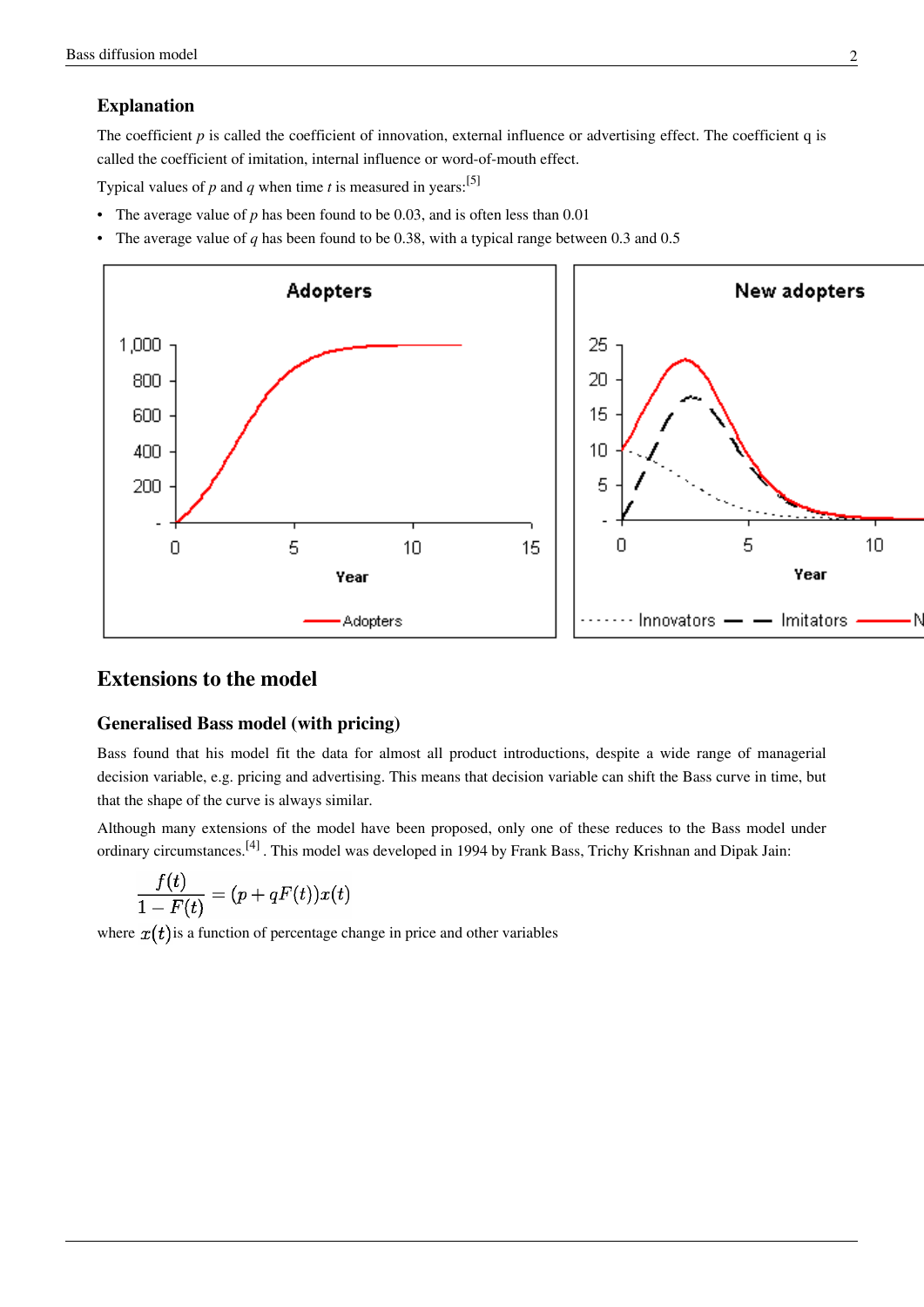#### **Successive generations**

Technology products succeed one another in generations. Norton and Bass extended the model in 1987 for sales of products with continuous repeat purchasing. The formulation for three generations is as follows:<sup>[4]</sup>

$$
S_{1,t}=F(t_1)m_1(1-F(t_2))\\ S_{2,t}=F(t_2)(m_2+F(t_1)m_1)(1-F(t_3))\\ S_{3,t}=F(t_3)(m_3+F(t_2)(m_2+F(t_1)m_1))
$$

where

- $\bullet \quad m_i=a_iM_i$
- $M_i$  is the incremental number of ultimate adopters of the *i*th generation product
- $\bullet$   $a_i$  is the average (continuous) repeat buying rate among adopters of the *i*th generation product
- $\cdot$   $t_i$  is the time since the introduction of the *i*th generation product

• 
$$
F(t_i) = \frac{1 - e^{-(p+q)t_i}}{1 + \frac{q}{p}e^{-(p+q)t_i}}
$$

It has been found that the p and q terms are generally the same between successive generations.

#### **Relationship with other s-curves**

There are two special cases of the Bass diffusion model.

- The first special case occurs when  $q=0$ , when the model reduces to the [Exponential distribution](http://en.wikipedia.org/w/index.php?title=Exponential_distribution).
- The second special case reduces to the [logistic distribution](http://en.wikipedia.org/w/index.php?title=Logistic_distribution), when p=0.

The Bass model is a special case of the Gamma/[shifted Gompertz distribution \(](http://en.wikipedia.org/w/index.php?title=Shifted_Gompertz_distribution)G/SG).

**Use in online social networks** The rapid, recent (as of early 2007) growth in online social networks (and other [virtual communities\)](http://en.wikipedia.org/w/index.php?title=Virtual_communities) has led to an increased use of the Bass diffusion model. The Bass diffusion model is used to estimate the size and growth rate of these social networks.

### **References**

- [1] Uncles, Mark; Ehrenberg, Andrew; Hammond, Kathy (1995). "Patterns of Buyer Behavior: Regularities, Models, and Extensions". *Marketing Science* **14** (3, Part 2 of 2): G61–G70. doi:10.1287/mksc.14.3.G71.
- [2] [Bass, Frank \(](http://en.wikipedia.org/w/index.php?title=Frank_Bass)1969). "A new product growth model for consumer durables". *Management Science* **15** (5): p215–227. doi:10.1287/mnsc.15.5.215.
- [3] *Management Science* 50 Number 12 Supplement, Dec 2004 ISSN 0025-1909 p1833-1840
- [4] *Management Science* 15(5) p215
- [5] Mahajan, Vijay; Muller, Eitan and Bass, Frank (1995). "Diffusion of new products: Empirical generalizations and managerial uses". *Marketing Science* **14** (3): G79–G88. doi:10.1287/mksc.14.3.G79.

### **External links**

• Frank M. Bass Official Website [\(http://www.bassbasement.org/BassModel/\)](http://www.bassbasement.org/BassModel/)